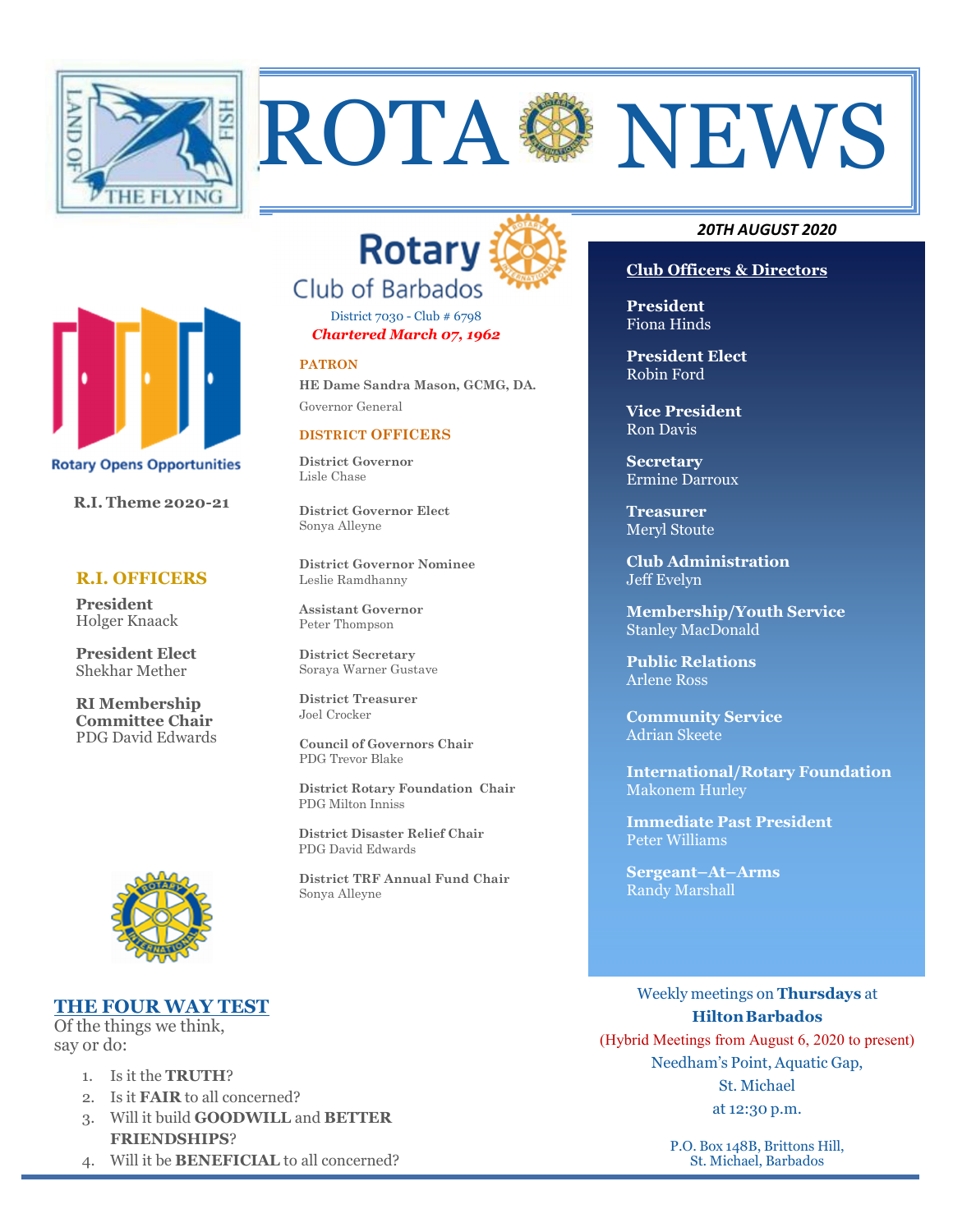## **THE ROTARY CLUB OF BARBADOS WELCOMES ALL VISITING ROTARIANS AND GUESTS**   *Mar 07 - Club Charter Date - 1962 - Club # 6798*  **RI THEME: ROTARY OPENS OPPORTUNITIES**





Membership and New Club Month

**Today is a Fellowship Meeting.** 

We will be having a Classification talk by Rtn. Mark Hassell. PP Jedder Robinson will also have a presentation on the topic "Life **In Rotary".** 



**My first real interaction with Rotary, was when I was invited**  as a guest to a meeting sometime last year. At the time, I **didn't know much about the breadth and reach of the organization** 

 **Rtn. Mark Hassell PP. Jedder Robinson**

**Our Hilton meeting Greeters for today will be Rtn. Savitri St. John and Rtn. Gregory Wood.** 

**Our Zoom meeting Moderator will be PDG David.** 

### OUR GUESTS — Meeting Held On 13th Aug 2020

### **On Zoom**

- Hon Rtn Prof. Anne St. John
- Pres. Andrew Worley (b) Rotary Club of Edgware &
	- Sec. Suresh Bharwaney (3) Stanmore. UK
- ♦ President & Immediate PP Rotaract Club of Barbados + other members

# **At the Hilton**

- Jonathan Leacock—PP Algie Leacock
- Davina Layne Rtn Jamella Forde

# **Housekeeping:**

- Attendance for our club's previous meeting was 74%.
- Fines Collected BBD \$226.00
- The Raffle will be available from Thursday, Aug 20

# **<u>Summary of Our Club Meeting of 13TH August 2020</u>**

An ebullient President Fiona welcomed members and guests to Meeting #6 which was the 2nd Hybrid Meeting of the Rotary year. It was a business meeting where the board updated the club.



She noted the change in location and alerted members to the challenges faced in transitioning to this new format. Today we were located in the forecourt which was very windy.

# **Summary of Our Club Meeting of 13TH August 2020**

Prayers were said by Rtn Simone Pasmore followed by the joint saying of the Rotary Grace

**Heavenly Father, we thank You for bringing us together in fellowship. Remind us that we are a blessing to be a blessing. We ask that we may be guided by Your spirit of wisdom and filled with Your love. Help us to serve all those who need us with mercy and compassion. We ask all these things in Your name. Amen.** 

SAA Randy welcomed visiting Rotarians and Guests. Again we were joined by a cadre of persons on Zoom.



# **BOARD PRESENTATIONS - JULY MONTHLY REPORTS**

# **International Service/Rotary Foundation - Makonem Hurley**

- 1. Contribute to EREY
- 2. Looking to start early to better the more than \$10K from last year
- 3. Exchange Clubs want to link with us
- 4. MUN-Feb/Mar 2021

# **Club Administration - Jeff Evelyn**

- 1. Installation Virtual hand-over ceremony
- 2. July 09 Official visit by DG Lisle Chase & AG Peter Thompson
- 3. Guest Speaker Jul 23 Dr. Diane Brathwaite Childhood Obesity-Prevention
- 4. Classification Talk Jul 30 Nigel Pierre
- 5. My Life & Rotary Jul 30 Older members PP & Director Stanley
- 6. Hybrid meetings commenced on Aug 06
- 7. Commendation Rtns Simone & Nigel for providing the IT streaming for the hybrid meeting
- 8. Upcoming Events
- $\triangle$  Beautification of the School House grounds Sep 05
- $\blacklozenge$  Morgan Lewis beach clean up & composting training #2-Sep 19
- Fellowship Meetings Club Runner & Online Payment Training

# **Membership & Youth - PP Stanley**

# **EarlyAct:**

Official communication submitted to Dr. Monica Walton - Principal of Charles F Broome Primary School on the setting up of an additional EarlyAct Club at this facility. Chair Jamella and her committee-Karen Cole and Gregory Wood-will follow up with a view to setting up an orientation meeting with Dr. Walton. Dr. Walton is a brilliant educator who has expressed a keen interest in facilitating the new club as faculty advisor.

Chair Jamella has also held discussions with Mr. Ifill of The Ifill School along similar lines. This small private institution only has a roll of 53 students with some 45 at primary level. However like Dr. Walton, Mr Ifill is enthusiastic to see the birth of the club.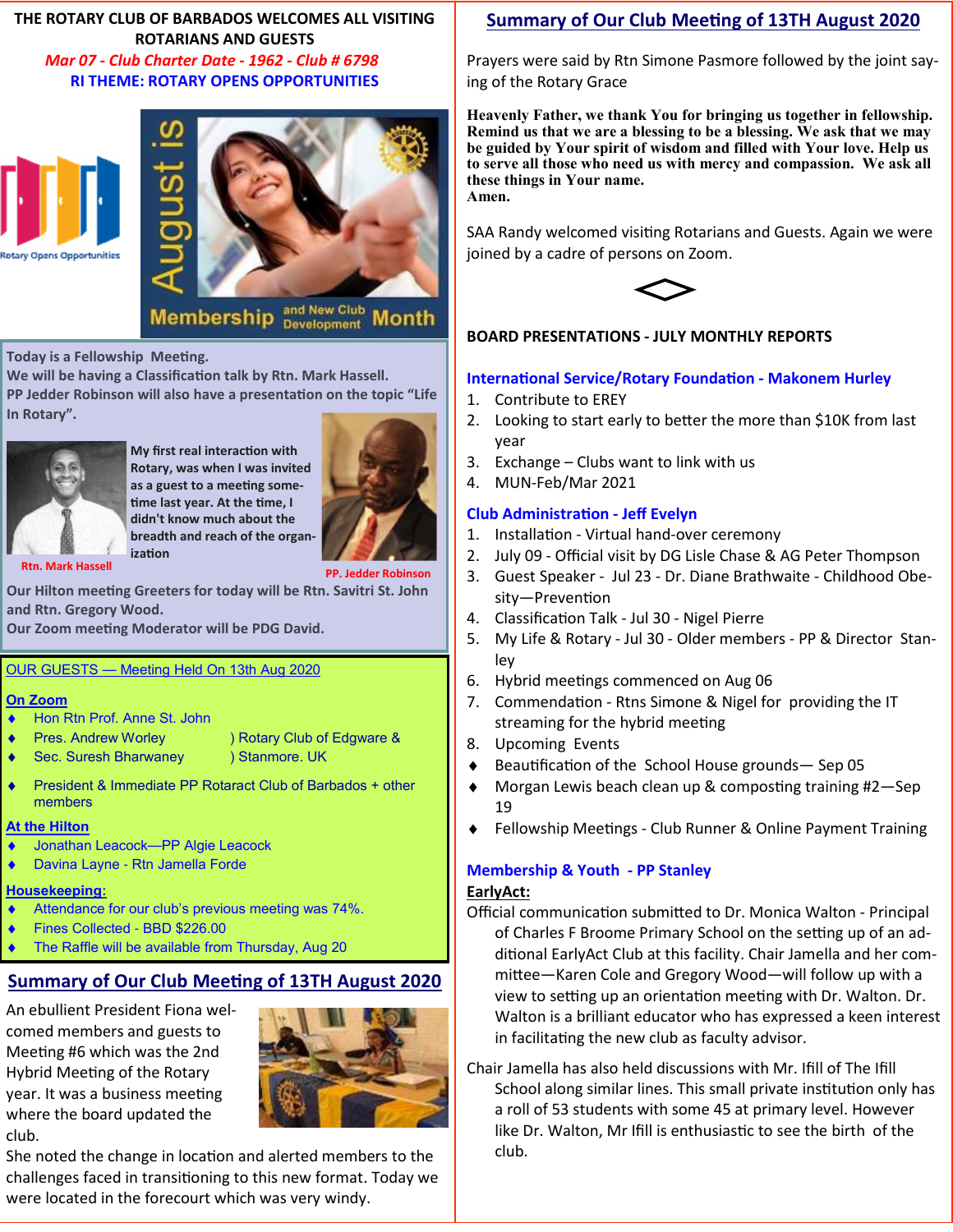# **Summary of Our Club Meeting of 13TH August 2020**

# **Interact Schools:**

- The Covid19 crisis has impacted the school space leaving uncertainty about classes. Chair Anton Nichols together with Keri Mapp and Russell Wilson will be connecting with Mr Craig at St. Michael School and further sound out the status at Codrington High School where the Interact Club was suspended last year.
- The above is subject to the guidelines from The Ministry of Education on resumption of classes for the upcoming school year.

### **The Rotaract Club of UWI:**

- With their theme this year Regroup, Rebuild, Rise this club has already seen growth in membership for 2020-21 under new president Akeeme Sealy.
- The UWI Club also held their Board of Directors' meeting in early July after their "New Dawn" virtual handing over ceremony.
- They completed a full refurbishment of a bench at the UWI Cave Hill Campus on Saturday Aug 15th. They came with tools - sanded old paint, scraped and repainted the bench giving it a fresh new look - including stepping stones for use by the UWI students. This project is ongoing with plans to brand the Club's logo on the bench to promote the Club.

There was also a joint live meeting on Aug 4th with both clubs where President Fiona and yours truly were invited to address the gathering and present Meritorious Cerficates and pin new members. A very rewarding and well executed event.

# **Public Relations - Arlene Ross**

The Club continues to maintain its public image/public reactions in the traditional media and on social media. Club activities are posted at least bi-weekly on social media and our ongoing electronic tablet distribution project is being covered by the press to encourage continued support from the community.

The Club has registered for the Rotary PR Citation and this requires the involvement of all Club members in building the Club's public profile.

# #iamrotarybarbados

Members are encouraged to take the first step and use this hashtag on social media.

There will be several member engagement PR activities to follow.

# **Treasurer—Meryl Stoute**

Members are reminded to provide an appropriate copy of online transactions for the information of Treasurer Meryl for the Club and PP Ron for the Trust

# **Community Service —Adrian Skeete**

- 1. Composting Training—Aug 15—Home of Sir Trevor and Sharen Lady Carmichael
- 2. School sign maintenance —Aug 22– Five schools

# **Summary of Our Club Meeting of 13TH August 2020**

# **President Elect & Fund Raising Chair—Robin Ford**

The Fund Raising Committee decided back in March to consider the production of a virtual Carols By Candlelight show to be released for free viewing on Dec 20, 2020 at 8.00pm due to the current situation of the pandemic Covid-19.

We are building a website to stream the free show which will have an option for persons to make a donation before and during the show. The show will also be shown for free on CBC-TV. The cost to produce the show is estimated to be in the region of \$50,000. To date we have sponsors who have committed close to \$40,000 and the committee is working to cover total expenses. We have reviewed and are working on some methods to collect our usual Christmas gifts for children for distribution during the month of December.

The website has been conceptualised and is on standby for the final approval to proceed development.

We are working on a social media blitz to advertise the show both locally and internationally for all Rotarians and friends.

We have worked and have a compelling presentation on our Planned Water Tank Project for the Government Secondary schools in Barbados.

We have identified the Rotary projects over the years to be highlighted during the show.

We are awaiting the final input from PP Norman on when we can start the recording of the show and the location.

# **Support to the Ministry of Education IT Devices Project - President Fiona**

Another 20 Tablets were donated to the Ministry of Education **on Wednesday, Aug 12; compliments of First Caribbean Interna tional Bank.** 

**Rotary Club of Barbados—West Turns 45**

Congratulations are in order for RCoB West, as the Club celebrated 45 years with a Church Service at St. James Parish Church on Sunday 16th Aug 2020.



From Left to Right - IPP Jean St. John, President Trevor Williams, President Fiona, RCoB and Gale Reeves, Club Service Director, RCoB West



"This special milestone gives you an opportunity to reflect upon the club's proud history and achievements, and also honours the ties of fellowship that have contributed to your success whilst upholding the principles of Rotary International." *President, Trevor Williams*